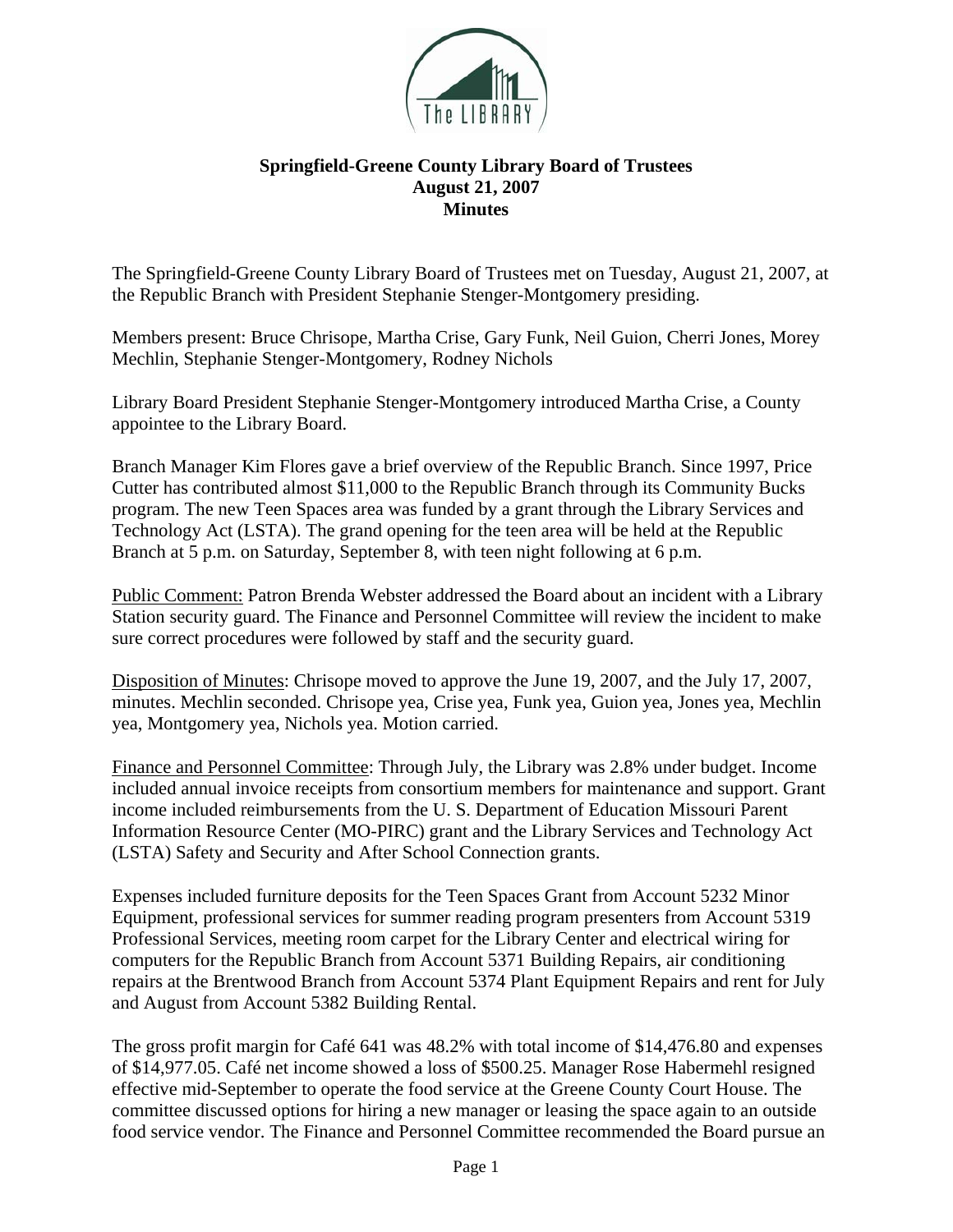outside food service vendor to operate the Library Center's café. The Committee also recommended reducing the staff discount to 10% as a way to improve cash flow for Café 641.

Jones moved to accept the June 19, 2007, and the July 17, 2007, financial reports. Chrisope seconded. Chrisope yea, Crise yea, Funk yea, Guion yea, Jones yea, Mechlin yea, Montgomery yea, Nichols yea. Motion carried.

Buildings and Grounds Committee: The Strafford Branch will not be open for Route 66 Days on September 8, but the Library will have a booth promoting library services.

The committee met with a realtor to review a proposal to build a new Republic Branch. The contract would be structured as a lease/purchase and would be contingent on voter support for the capital tax levy.

The Board viewed a "concept sketch" for the proposed downtown library. Space has been leased for a coffee café in the space adjacent to the Library. The café is expected to open in November 2007, and the anticipated opening of the downtown branch is spring 2008.

A survey to determine community response to the plan for new facilities will be conducted in October by Opinion Research Specialists. Based on those results, a four-cent capital levy amount with a ten-year sunset would be placed on the April 2008 ballot.

Programs, Services and Technology Committee: Circulation increased 4.7% with 320,010 materials circulating systemwide. Total branch traffic increased 2.1% with 147,931 patron visits. Systemwide, 499 groups used the meeting rooms with an attendance of 5,586. There were 454,535 searches from the Library's electronic products. The web server recorded a total of 914,197 page views by 83,073 visitors during July.

Report of the Director: Executive Director Annie Busch talked with James Clary about potential vendors to operate the café. Clary will send out Café 641's profit and loss statement for the last fiscal year to restaurant vendors on his list serve to see if there is any interest in an outside food service vendor operating the café.

Leslie Carrier will be appointed to the Library Board pending City Council approval.

Statistics from the summer reading program will be presented at the September Board meeting.

The \$17,995 LSTA Teen Spaces Grant upgraded the teen areas at the Republic and Midtown Carnegie Branches. The teen areas include computers and workstations, 42" flat-screen plasma televisions, DVD players, an X-Box 360, new table and chairs, additional shelving and replacement of all network equipment.

The September Board meeting will be held at 4 p.m. on September 18 at the O'Bannon Bank in Fair Grove.

New Business: Busch will be out of the country for the regular October meeting date. It was the consensus of the Board to change the meeting date from October 16 to October 30. The facilities survey should be completed and a report ready by the October 30 meeting date.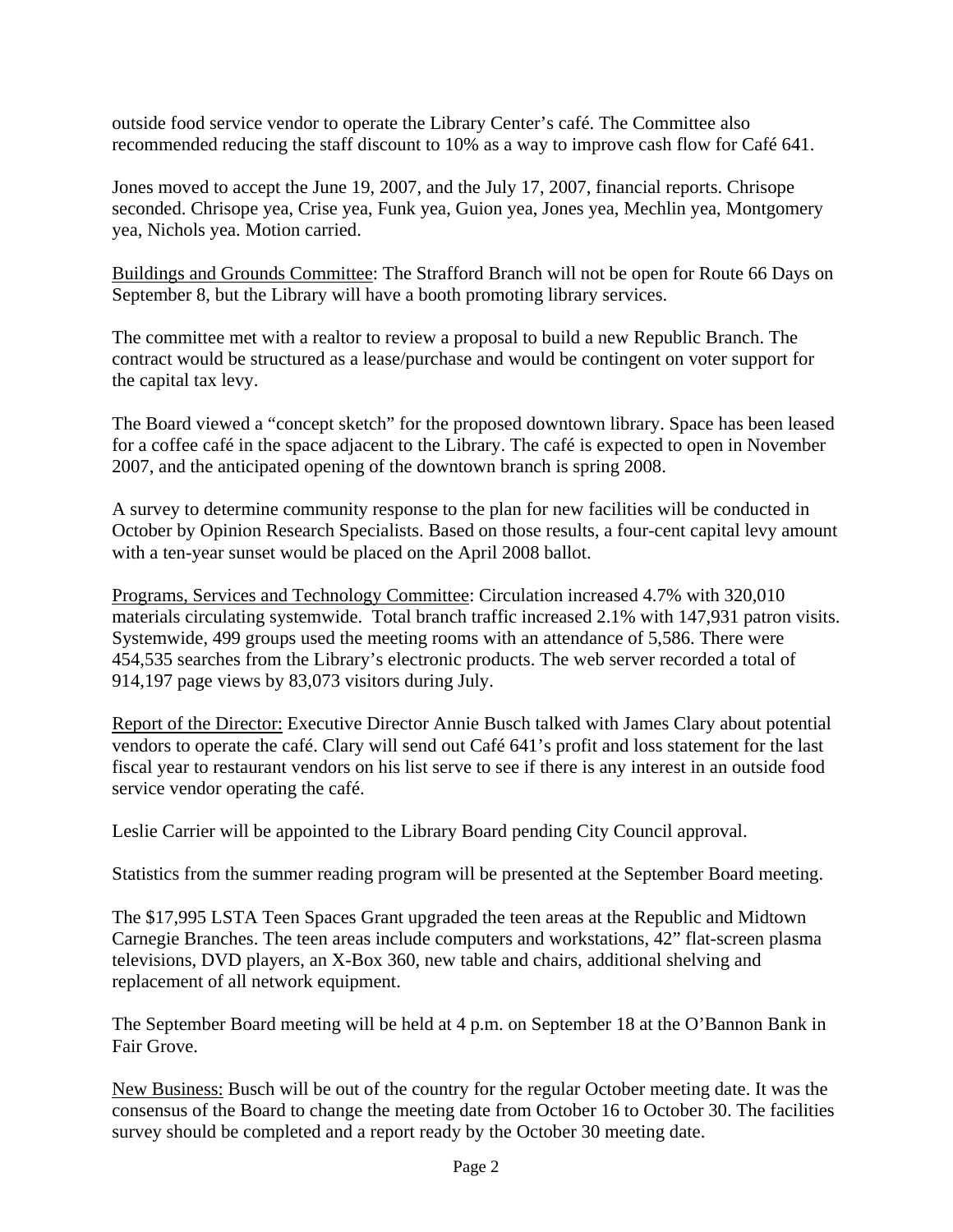Montgomery made the following committee appointments: Finance and Personnel: Rodney Nichols, chair; Bruce Chrisope, Cherri Jones, Leslie Carrier. Buildings and Grounds: Neil Guion, chair; Martha Crise, Gary Funk, Morey Mechlin. Programs, Services and Technology: Cherri Jones, chair, and Morey Mechlin.

Funk moved to set the tax rate at \$.2455, which is the maximum rate permitted, as certified by the state auditor's calculations. Nichols seconded. Chrisope yea, Crise yea, Funk yea, Guion yea, Jones yea, Mechlin yea, Montgomery yea, Nichols yea. Motion carried.

Nichols moved to renew the line-of-credit contract authorizing the borrowing of \$2,000,000 for gap financing with BancorpSouth. Funk seconded. Chrisope yea, Crise yea, Funk yea, Guion yea, Jones yea, Mechlin yea, Montgomery yea, Nichols yea. Motion carried.

Library Station Circulation Assistant Randee Patillo was presented with an album of photographs with memories of her 26 years of service with the Library District. Patillo's retirement party will be held from 4:30 to 6:30 p.m. on Friday, August 31, in the Frisco Room at the Library Station.

Mechlin moved to adjourn the meeting to closed session to discuss the Executive Director's evaluation. Chrisope seconded. A roll call vote was taken. Chrisope yea, Crise yea, Funk yea, Guion yea, Jones yea, Mechlin yea, Montgomery yea, Nichols yea. Motion carried.

The meeting adjourned to closed session at 4:50 p.m.

\_\_\_\_\_\_\_\_\_\_\_\_\_\_\_\_\_\_\_\_\_\_\_\_\_\_\_\_\_\_\_\_\_\_\_\_\_\_

\_\_\_\_\_\_\_\_\_\_\_\_\_\_\_\_\_\_\_\_\_\_\_\_\_\_\_\_\_\_\_\_\_\_\_\_\_\_\_

Board of Trustees

Debbie Eckert, Business Office Manager